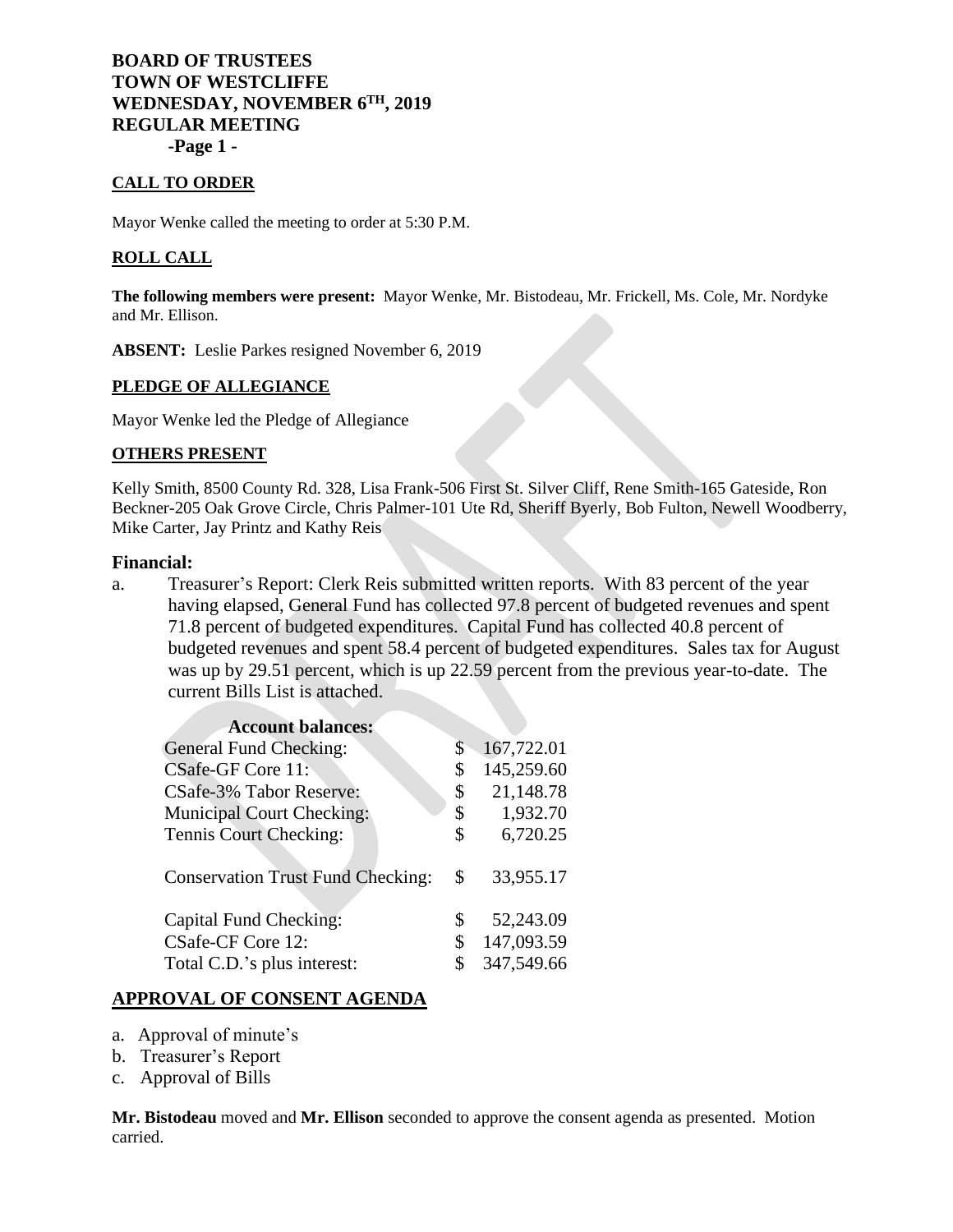# **BOARD OF TRUSTEES TOWN OF WESTCLIFFE WEDNESDAY, NOVEMBER 6TH, 2019 REGULAR MEETING -Page 2 -**

#### **OLD BUSINESS**

**a. Consideration of request to approve an Intergovernmental Agreement between the Town of Westcliffe, Silver Cliff and Custer County for a Fiber Broadband Network Infrastructure Plan.**

This has been tabled until further information.

### **NEW BUSINESS**

**a. Consideration of request to approve the 2020 Sheriff's Contract.**

**ACTION: Mr. Ellison** moved and **Mr. Bistodeau** seconded to approve the 2020 Sheriff's Contract. Motion carried.

### **b. Sheriff's 3rd quarter report.**

In the third quarter Westcliffe had 539 service calls in Westcliffe, county wide 1,705. Westcliffe was about 31%. There were two assault and 2 burglaries calls, six drivers ticketed for DUI in Westcliffe (this doesn't mean they were necessarily drinking at an establishment in Westcliffe), 134 traffic stops in Westcliffe (431 County wide). County wide approximately 130 tickets written.

The Sheriff's office is working with Custer County Road and Bridge and the County Commissioners to do traffic studies on a couple of high traveled county roads, trying to slow folks down in hopes to help bring the maintenance cost down.

The Board of Trustees instructed Mr. Carter to put up the additional speed calming device on Hwy 69 South coming into town.

### **c. Consideration of request to approve Resolution #5-2019 supporting a Transportation Alternative Program Grant.**

Mr. Carter reported that the area for the project would be at the west end of Main Street going south on Adams Blvd., up Rosita Ave. to 2<sup>nd</sup> Street, one block on 2<sup>nd</sup>. Street from Main to Rosita and 2<sup>nd</sup> Street one block from Rosita to Edwards. The project would have new curb, gutter and sidewalk on Rosita and Adams Blvd., part of  $2<sup>nd</sup>$ . Street from Rosita to Edwards. Curb, gutter and sidewalk needs replaced on  $3<sup>rd</sup>$ . Street from Main to Rosita as well as paving in that block. Drainage will also be address along with guard rail on a portion of Adams Blvd. The project could be as high as one million dollars. We can scale the project back if our matching isn't there.

The design would be done in 2021, with construction in 2022. We can apply for a Planning grant through DOLA if the design is under \$100,000.00, they can match up to \$25,000.00, but would only match \$15,000, leaving the Town paying \$5,000.00.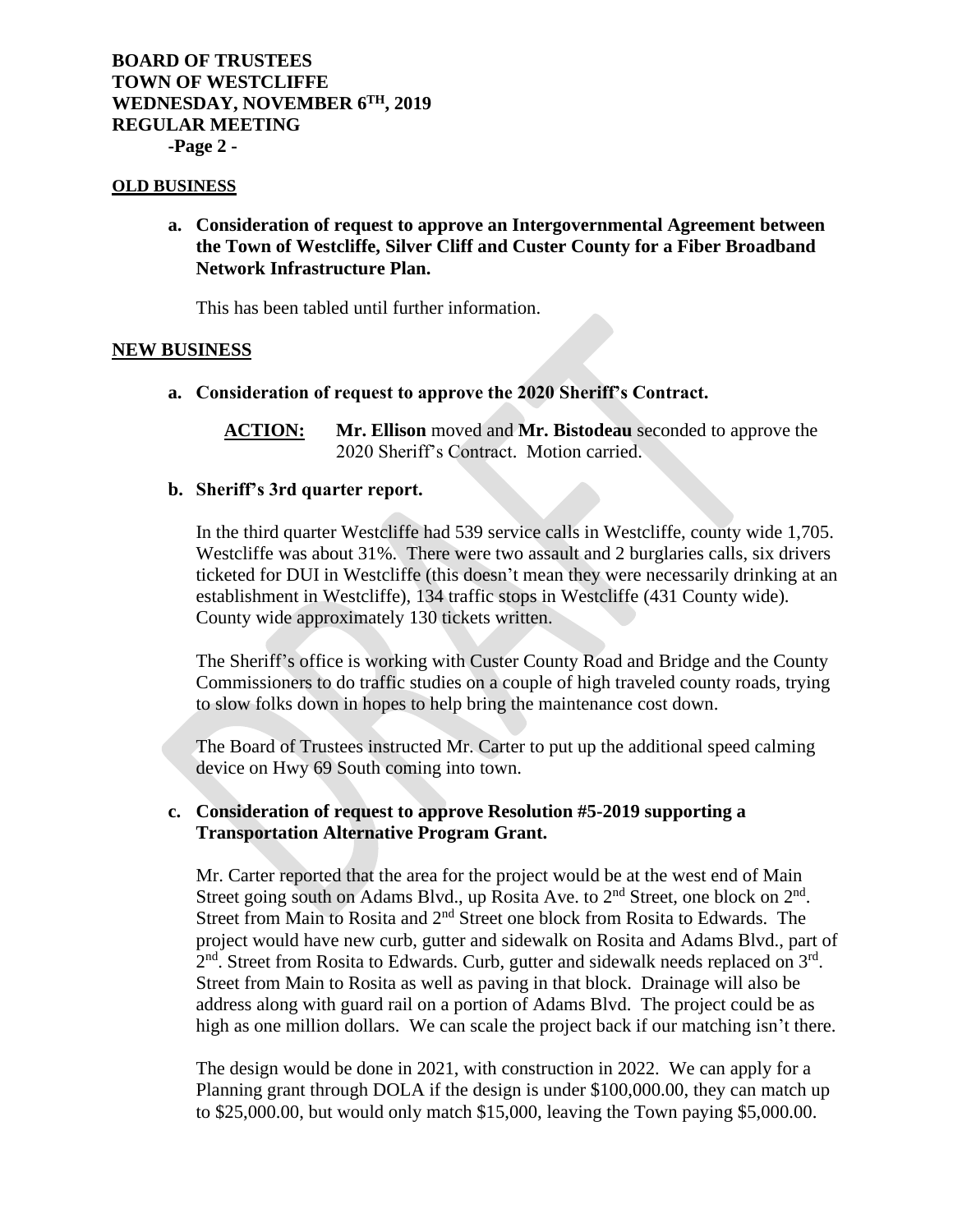# **BOARD OF TRUSTEES TOWN OF WESTCLIFFE WEDNESDAY, NOVEMBER 6TH, 2019 REGULAR MEETING -Page 3 -**

### **NEW BUSINESS CONTINUED**

Clerk Reis added we plan on applying with DOLA as well as part of our matching funds. CDOT pays 80% with the Town match as 20%. DOLA is a 50/50 match.

**ACTION: Mr. Bistodeau** moved and **Mr. Frickell** seconded to approve Resolution #5-2019 supporting a Transportation Alternative Program Grant. Motion carried.

### **d. Consideration of request to approve funding for the visitor center in 2020-Kelly Smith**

Kelly Smith on behalf of the Chamber of Commerce reported that they need help keeping the Visitor's Center open. It is hoped we can hire a person 1 day a week to run the Visitors Center and possibly develop a guide map. The current budget is currently \$24,000, currently we have 82 members and do a couple of fund-raising events. The Chamber will be asking both Town of Silver Cliff and the County Commissioners to contribute. The Tourism Board contributes \$150.00 per month.

Kelly Smith on behalf of the Chamber of Commerce is asking the Town of Westcliffe to contribute \$250.00 per month or \$3,000.00 in 2020 to help fund the Visitors Center.

The Mayor informed her that we do have a policy that allows non-profits to apply for funds during budget time and was aware you didn't know this. He also felt that the Visitor's Center is important to the community and was in support of it for this year on the understanding that the Chamber apply next year during the budget time. It was also requested that the Chamber keep numbers as to how many people come through the Visitor's Center. Clerk Reis stated having the numbers is part of the grant application.

Kelly reported that the Chamber refers every business regardless of being a member or not.

**ACTION: Mr. Wenke** moved and **Ms. Cole** seconded to support the Chamber by paying \$250.00 per month for one year. Motion carried.

## **e. Consideration of request to renew 5 Certificates of Deposit with First State Bank of Colorado.**

There are 5 CD's in the amount of  $$347,549.66$  coming up for renewal November  $18<sup>th</sup>$ . The options are 12 months-.65%; 18 months-.85%; 24 months-.95%; 30 months-1.05%; 36 months-1.20%; 48 months-1.40% and 60 month-1.50%.

After some discussion, it was determined to keep \$200,000.00 with First State Bank of Colorado (now United Business Bank) in three CD's for an 18-month period at .85%.